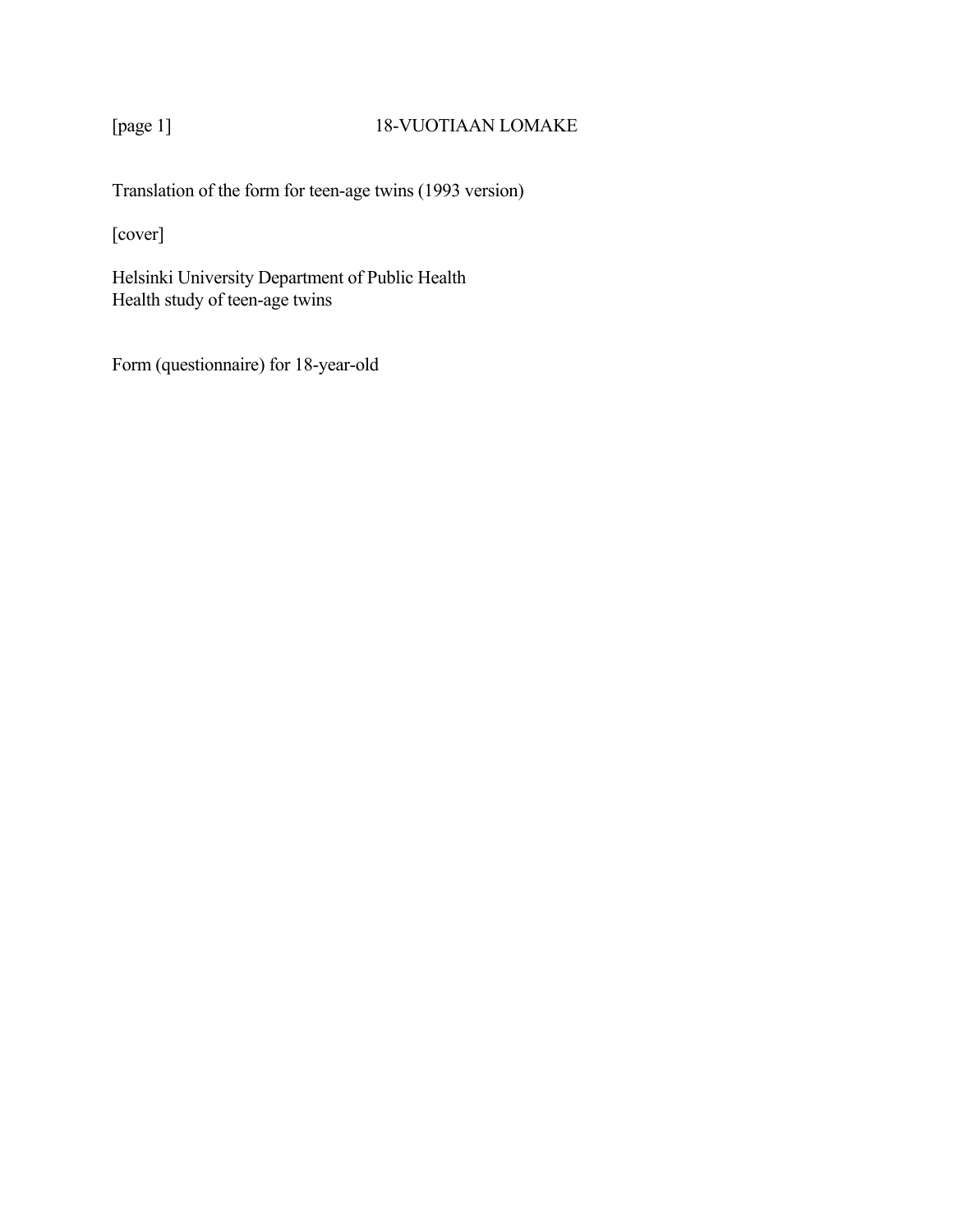[page 3]

Dear teenager:

(The wording is somewhat different from the 16 year old survey)

A character analysis is included in this questionnaire. This analysis charts your liking for different experiences that can either be daring and exciting or peaceful and stable. The analysis is similar to the one in the questionnaire which you got when you were 17. The result of the analysis can be delivered to you if you want (see page 15). Thus, you can compare your result with your previous result, with other same-age persons' results and also your twin's result.

From a scientific viewpoint it is of utmost importance that EVERY ONE WHO HAS RECEIVED THIS FORM ANSWERS THIS QUESTIONNAIRE. The forms have been numbered for data processing purposes. Thus we will avoid sending a new form to those who have already answered. For the reliability of the study it is very important that you answer the questions independently.

Be thorough in answering the questions. WHEN YOU ARE DONE, CHECK TO MAKE SURE YOU HAVE NOT SKIPPED ANY QUESTIONS BY ACCIDENT. We hope you would find the time to complete the questionnaire within seven days.

Return the completed questionnaire in the enclosed return envelope. You can drop it at the post office without a stamp. We will pay for the postage.

NOTICE: YOUR IDENTITY AND THE INFORMATION YOU GIVE WILL REMAIN COMPLETELY CONFIDENTIAL. The results of the research will be studied in the form of tables compiled from all the answers, and won't reveal answers given by individual participants.

HOW TO ANSWER:

It is easy to fill out the questionnaire. You will always answer each question or sub-question by circling one of the alternatives. The alternatives have been numbered.

Some of the questions have, after the answer alternatives, a supplementary question or an indication to move on to a certain other question. In some of the questions you are asked to write or number something. If you have to correct an answer, cross out the faulty answer.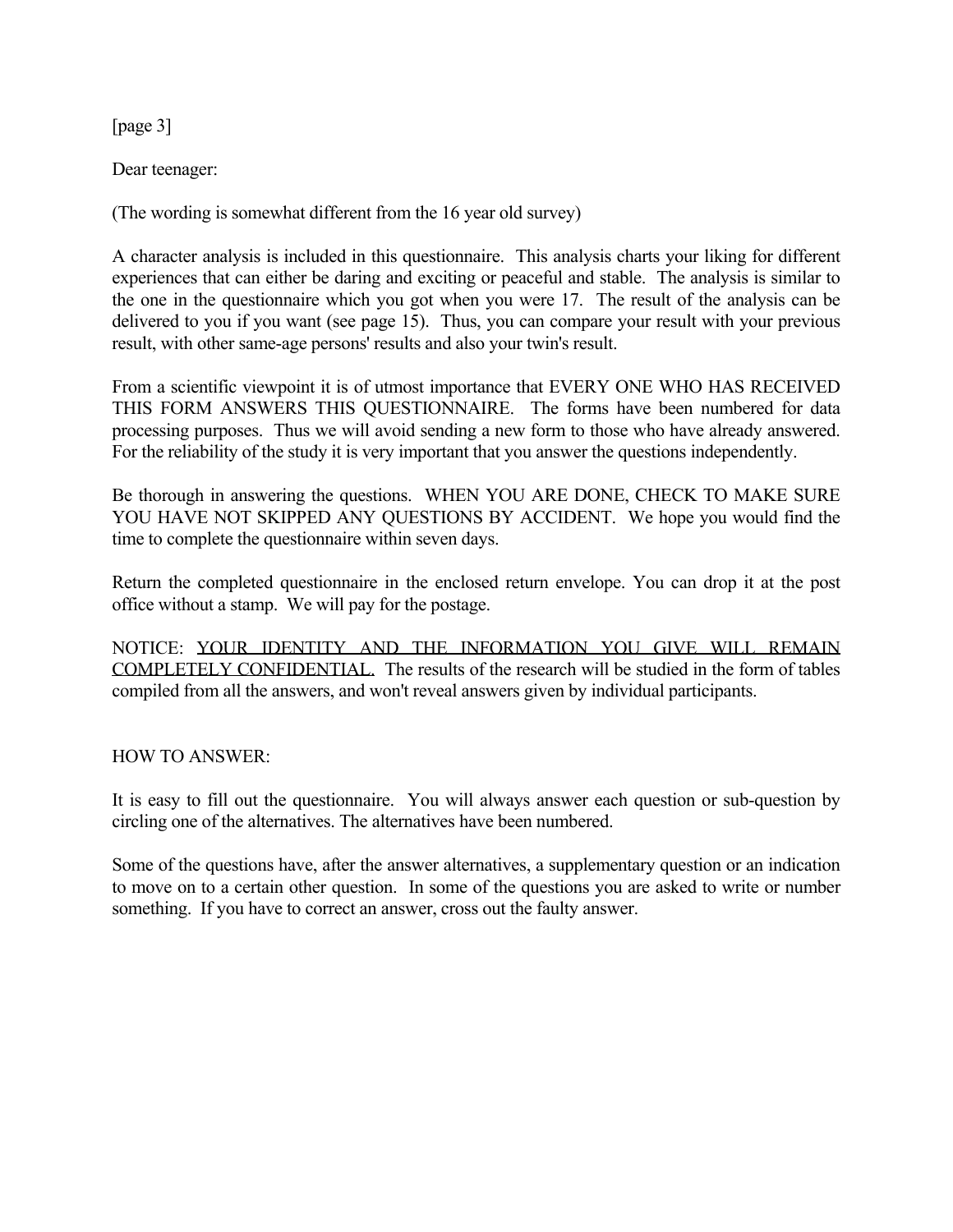[page 4]

## HERE BEGIN THE ACTUAL QUESTIONS

### 1 DO YOU STILL LIVE WITH YOUR TWIN?

- 1 I still live with her/him
- 2 No I don't, how often do you meet or talk by telephone?
	- 1 daily or almost daily
	- 2 about once a week
	- 3 1-2 times a month
	- 4 less often

#### 2 ARE THERE IN YOUR FAMILY:

- 1 mother and father
- 2 mother and step-father
- 3 father and step-mother
- 4 just your mother
- 5 just your father
- 6 husband or wife/common-law husband or -wife
- 7 some other guardian, who?

#### EDUCATION AND WORK

#### 3 ARE YOU PRESENTLY ATTENDING SCHOOL OR STUDYING?

- 1 I don't go to school nor do I study ----> go to question 5
- 2 I go to school or study, I don't work
- 3 I go to school or study, but also work

#### 4 WHAT KIND OF SCHOOL OR INSTITUTION DO YOU ATTEND?

- 1 gymnasium (high-school)
- 2 higher education, university
- 3 trade school (accounting-, technical-, agricultural-, etc. school)
- 4 vocational school [higher level than 4. above but below university level] (business school, engineering school, nursing school etc.)
- 5 vocational high school
- 6 job training programs, vocational training or equivalent.
- 7 other school or institution, what?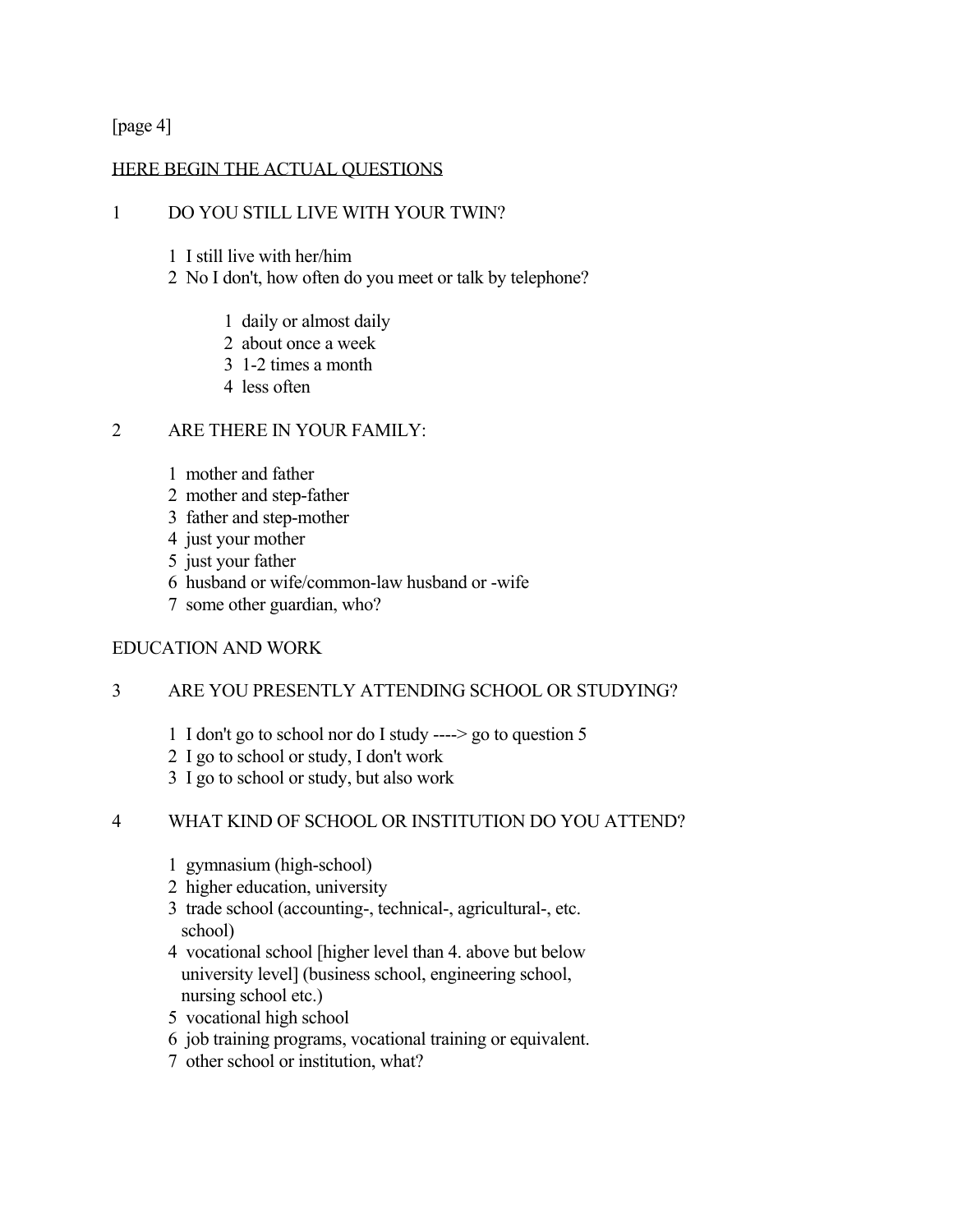[page 5]

## 5 IF YOU DON'T PRESENTLY STUDY OR ATTEND SCHOOL, WHAT DO YOU DO? I AM:

- 1 in temporary training in order to continue my studies
- 2 I work for pay
- 3 I'm serving in the military
- 4 I'm unemployed or on forced leave
- 5 I'm at home
- 6 other

what?\_\_\_\_\_\_\_\_\_\_\_\_\_\_\_\_\_\_\_\_\_\_\_\_\_\_\_\_\_\_\_\_\_\_\_\_\_\_\_\_\_\_\_\_\_\_\_\_\_\_\_

## USE OF FREE TIME

# 6 PRESENTLY, ARE YOU REGULARLY DATING?

- 1 yes
- 2 no
- 7 WITH WHOM DO YOU USUALLY SPEND YOUR FREE TIME? (you can circle more than one alternative)

1 alone

- 2 with my twin
- 3 with my family (with my parent or my husband/wife)
- 4 with one friend
- 5 with two of my friends
- 6 with a larger group

## 8 HOW MUCH OF YOUR FREE TIME DO YOU SPEND TOGETHER WITH YOUR TWIN?

- 1 nearly all of it
- 2 I spend somewhat more of my free time with my twin than with other people
- 3 I spend somewhat more of my free time with others than with my twin.
- 4 I spend most of my free time with others than my twin
- 5 we live apart and don't have the opportunity to spend time together
- 6 I cannot say

# HEIGHT AND WEIGHT

- 9 CURRENT HEIGHT cm
- 10 CURRENT WEIGHT leg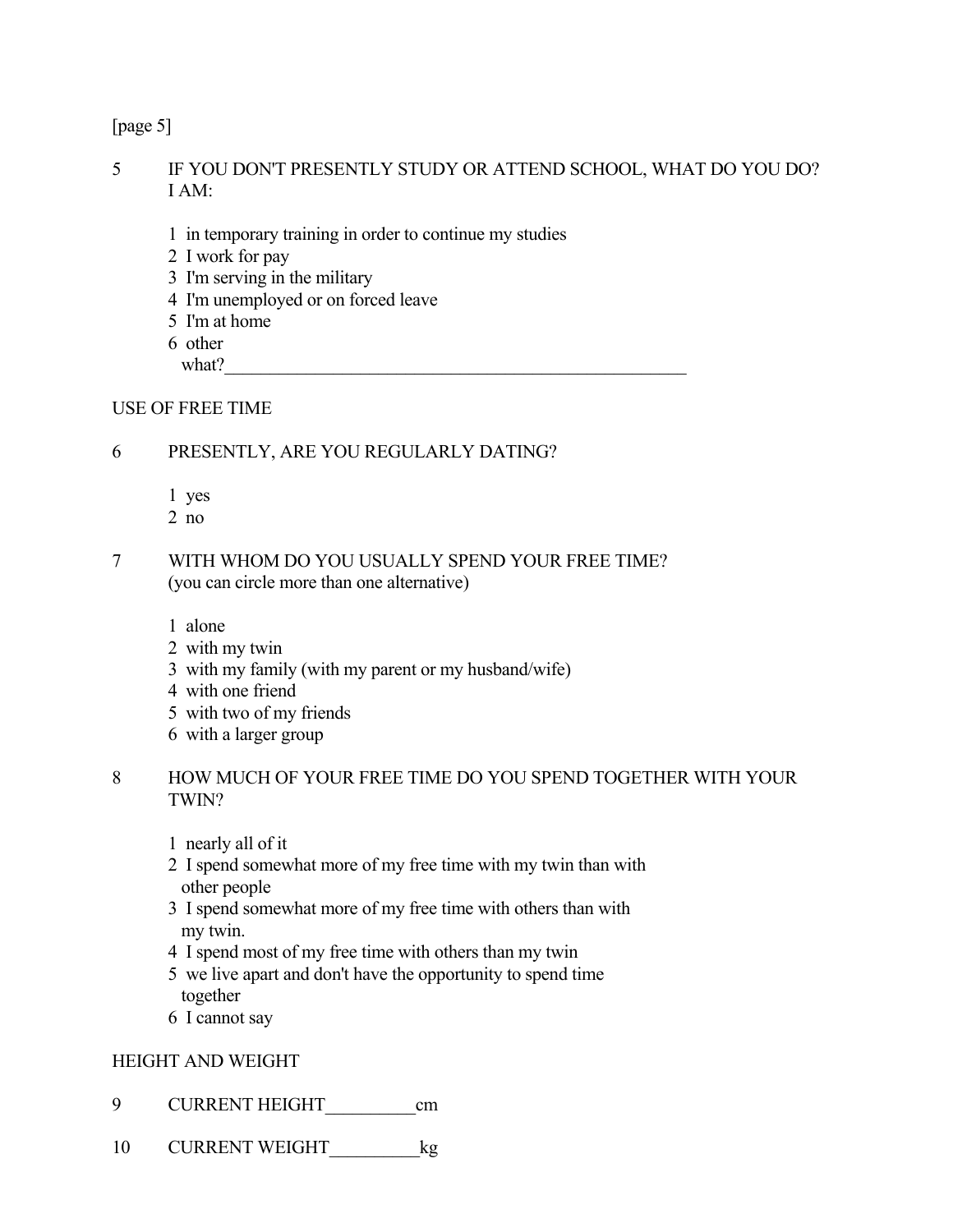## [page 6]

#### **HEALTH**

## 11 HOW DO YOU VIEW YOUR HEALTH, IS IT PRESENTLY

- 1 very good
- 2 rather good
- 3 mediocre
- 4 rather poor
- 5 very poor

## 12 HAVE YOU EXPERIENCED ANY OF THE FOLLOWING SYMPTOMS IN THE LAST HALF YEAR, AND IF SO, HOW FREQUENTLY?

Circle appropriate choice:

|                                                           | never | a month | Seldom or About once About once Almost<br>a week everyday |  |
|-----------------------------------------------------------|-------|---------|-----------------------------------------------------------|--|
| stomach aches<br>stress/nervousness<br>difficulty getting |       |         |                                                           |  |
| to sleep or<br>staying asleep<br>headaches                |       |         |                                                           |  |
| back or neck aches                                        |       |         |                                                           |  |

## CIGARETTE AS WELL AS COFFEE AND ALCOHOL USE

## 13 WHICH OF THE FOLLOWING CHOICES BEST FITS YOUR PRESENT USE OF CIGARETTES?

- 1 I smoke at least 10 cigarettes a day.
- 2 I smoke everyday, however, no more than 9 cigarettes a day.
- 3 I smoke once a week, or more often, however, not every day.
- 4 I smoke less than once a week.
- 5 I have stopped or quit smoking.
- 6 I have never smoked.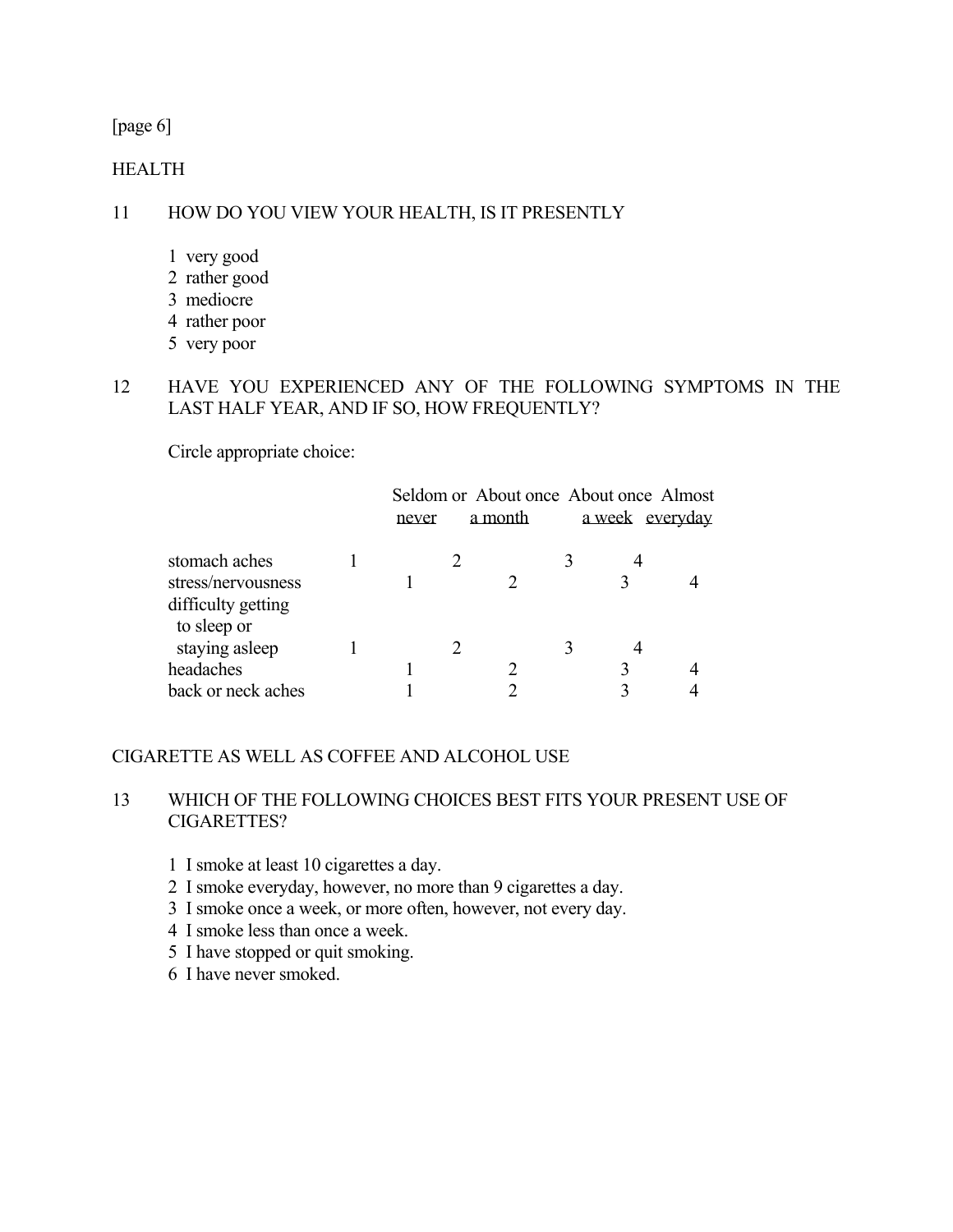[page 7]

## 14 IN THE LAST 4 WEEKS, HOW MANY DAYS, ALTOGETHER, HAVE YOU DRANK BEER, WINE OR LIQUOR?

On days 0 not at all

## 15 HOW OFTEN DO YOU DRINK ALCOHOL AT ALL? TRY TO INCLUDE THE TIMES ALSO WHEN YOU DRINK VERY SMALL QUANTITIES, LIKE JUST HALF A BOTTLE OF LIGHT BEER OR A DROP OF WINE.

1 daily

- 2 couple of times a week
- 3 once a week
- 4 a couple of times a month
- 5 about once a month
- 6 about once every two months
- 7 3-4 times a year
- 8 once a year or less
- 9 I don't use alcohol

#### 16 AND HOW OFTEN DO YOU GET REALLY DRUNK?

- 1 once a week or more often
- 2 about 1-2 times a month
- 3 less often than that
- 4 never

### 17 WHAT PROPORTION OF YOUR SAME-AGE AND SAME-SEX PEERS DRINK EVERY NOW AND THEN?

| <b>BEER</b>                         |        | WINE         |        | <b>HARD LIQUOR</b> |
|-------------------------------------|--------|--------------|--------|--------------------|
| 1 almost everyone 1 almost everyone |        |              |        | 1 almost everyone  |
| 2 most                              | 2 most |              | 2 most |                    |
| 3 half                              | 3 half |              | 3 half |                    |
| 4 some                              |        | some         |        | 4 some             |
| 5 hardly any                        |        | 5 hardly any |        | 5 hardly any       |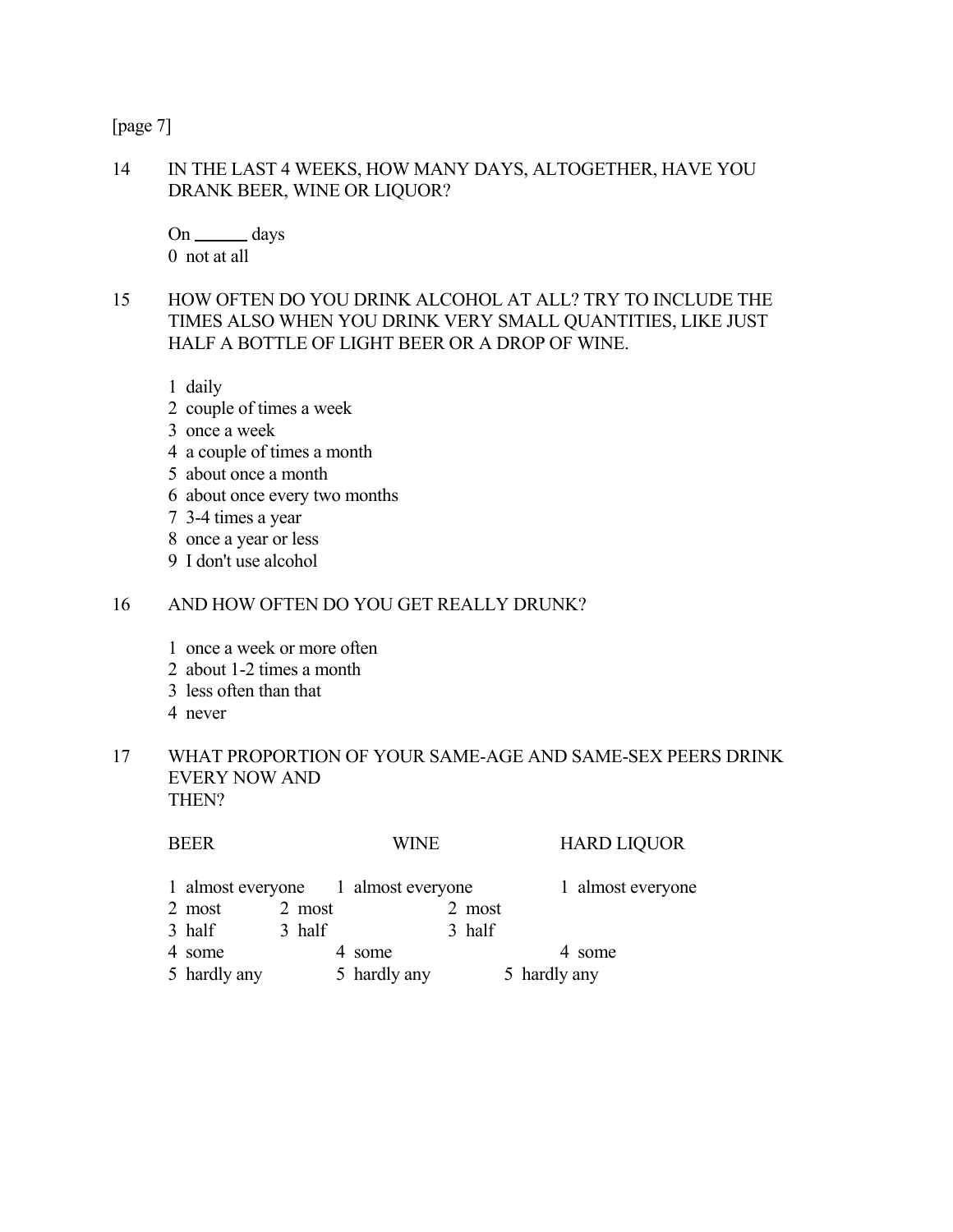[page 8]

#### INFLUENCE OF ALCOHOL ON YOU

People act and feel in different ways when they drink alcohol. The following statements describe different feelings, which can be connected with the use of alcohol. We ask now how well these statements fit into you when you have been drinking alcohol.

In case you don't have a lot of experiences of alcohol you can answer according to what you think how alcohol would affect you.

| 18 | If I would drink so much<br>alcohol that I would feel<br>its effect, I would |              | The statement fits me: |                |                                  |                         |                |                         |
|----|------------------------------------------------------------------------------|--------------|------------------------|----------------|----------------------------------|-------------------------|----------------|-------------------------|
|    |                                                                              |              | Never                  |                | Seldom times often Always        |                         |                | Very Some- Quite Nearly |
|    | Feel good                                                                    |              | $\mathbf{1}$           |                | $\overline{2}$                   | 3                       | 4              | 5                       |
|    | Get angry                                                                    |              | 1                      |                | $\overline{c}$                   | 3                       | 4              | 5                       |
|    | Be friendly                                                                  |              | 1                      |                | $\overline{2}$                   | $\overline{3}$          | 4              | $rac{5}{5}$             |
|    | Feel sad                                                                     |              | 1                      |                | $\overline{2}$                   | $\overline{\mathbf{3}}$ | $\overline{4}$ |                         |
|    | Be talkative                                                                 |              | 1                      |                | $\overline{c}$                   | $\overline{3}$          | 4              | 5                       |
|    | Become sick                                                                  |              | 1                      |                | $\overline{2}$                   | $\overline{3}$          | $\overline{4}$ | 5                       |
|    | Feel romantic                                                                | $\mathbf{1}$ |                        | $\overline{2}$ | $\overline{\mathbf{3}}$          | $\overline{4}$          | 5              |                         |
|    | Become loud                                                                  |              | 1                      |                | $\overline{2}$                   | $\overline{3}$          | $\overline{4}$ | 5                       |
|    | Feel dizzy                                                                   |              | 1                      |                | $\overline{2}$                   | $\overline{\mathbf{3}}$ | $\overline{4}$ | 5                       |
|    | Can't think straight                                                         |              | 1                      |                | $\overline{2}$                   | $\overline{3}$          | $\overline{4}$ | $rac{5}{5}$             |
|    | Get argumentative                                                            |              | 1                      |                | $\overline{2}$                   | $\overline{\mathbf{3}}$ | $\overline{4}$ |                         |
|    | Act mean                                                                     |              | 1                      |                | $\overline{2}$                   | $\overline{3}$          | $\overline{4}$ | $\overline{5}$          |
|    | Become sexually free<br>& liberated                                          | 1            |                        | $\overline{2}$ | $\overline{3}$                   | $\overline{4}$          | 5              |                         |
|    | Do things not done<br>sober                                                  |              | 1                      |                | $\overline{2}$                   | 3                       | $\overline{4}$ | 5                       |
|    | Act vulgar                                                                   |              | $\mathbf{1}$           |                | $\overline{c}$                   | 3                       | 4              | 5                       |
|    | Act silly                                                                    |              | 1                      |                | $\overline{2}$                   | 3                       | $\overline{4}$ | 5                       |
|    | Be sexually aggressive                                                       | $\mathbf{1}$ |                        | $\overline{2}$ | $\overline{\mathbf{3}}$          | $\overline{4}$          | 5              |                         |
|    | Become quiet                                                                 |              | 1                      |                | $\overline{3}$<br>$\overline{2}$ | $\overline{4}$          | 5              |                         |
|    | Get into fights                                                              | $\mathbf{1}$ |                        | $\overline{2}$ | $\overline{3}$                   | $\overline{4}$          | 5              |                         |
|    | Lose self-control                                                            |              | 1                      |                | $\overline{2}$                   | 3                       | $\overline{4}$ | 5                       |
|    | Become sleepy                                                                | 1            |                        | $\overline{2}$ | 3                                | $\overline{4}$          | 5              |                         |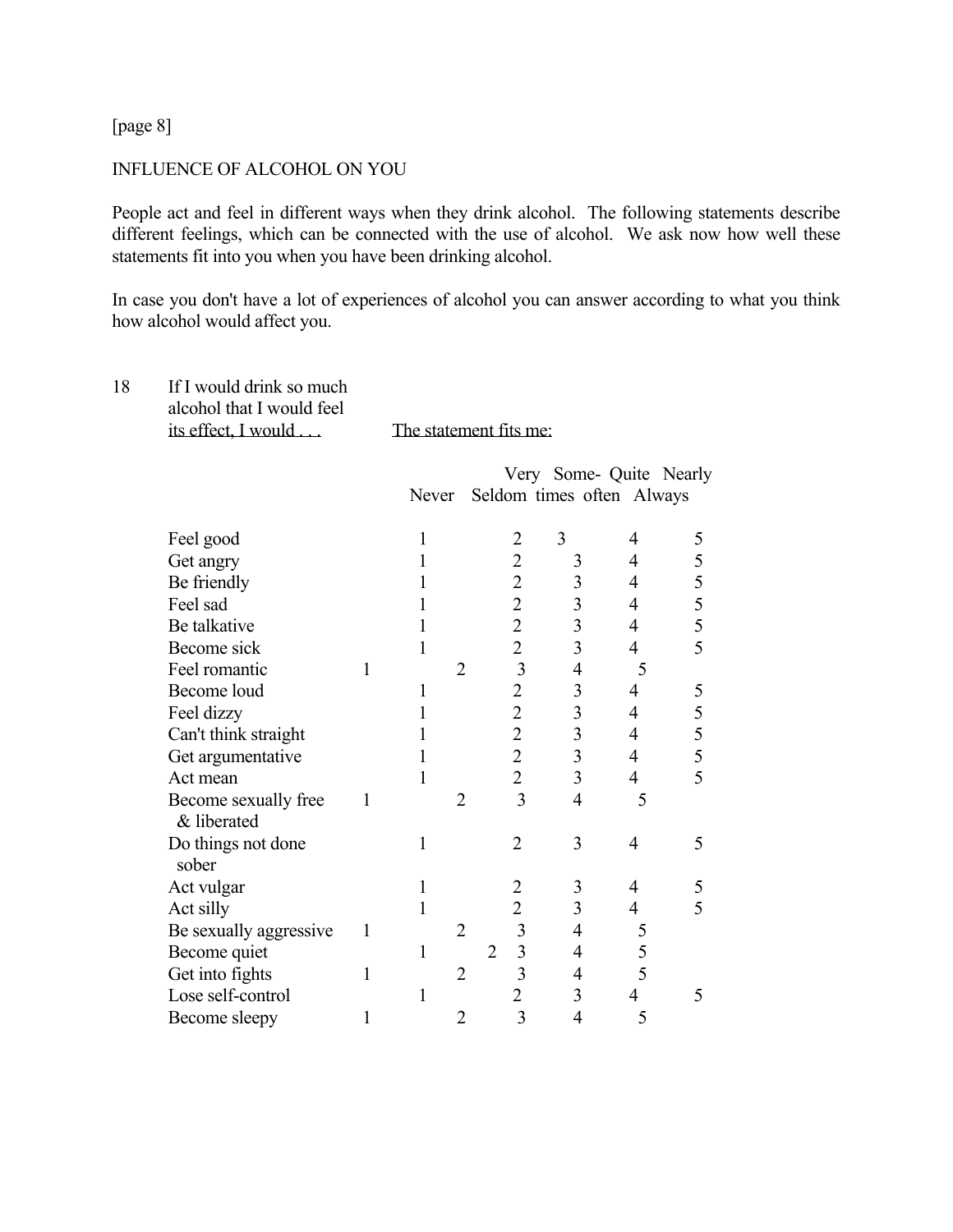[page 9]

#### 19 HOW MANY CUPS OF COFFEE OR TEA DO YOU DRINK PER DAY?

COFFEE 0 I don't drink daily

1 about cups

TEA 0 I don't drink daily 1 about cups

#### 20 SENSATIONS

DIRECTIONS: Each item below contains two choices (a or b). Please indicate which choice better describes your likes and feelings. In some cases, you may find both choices describe your likes or feelings. Always choose the one which better describes your preferences. In some cases, you may find that you do not like either choice. In such cases, mark the choice you dislike least. Do not leave any items blank.

| 1. | A I like "wild" uninhibited parties.                                                                  | B I prefer quiet parties with good<br>conversation.                                               |
|----|-------------------------------------------------------------------------------------------------------|---------------------------------------------------------------------------------------------------|
| 2. | A I often wish I could be a mountain<br>climber.                                                      | B I can't understand people who<br>risk their necks climbing<br>mountains.                        |
| 3. | A I like to explore a strange city or<br>section of town by myself, even if<br>it means getting lost. | B I prefer a guide when I am in<br>a place I don't know well.                                     |
| 4. | A I dislike people who do or say things just<br>to shock or upset others.                             | B When you can predict almost<br>everything a person will do and<br>say he or she must be a bore. |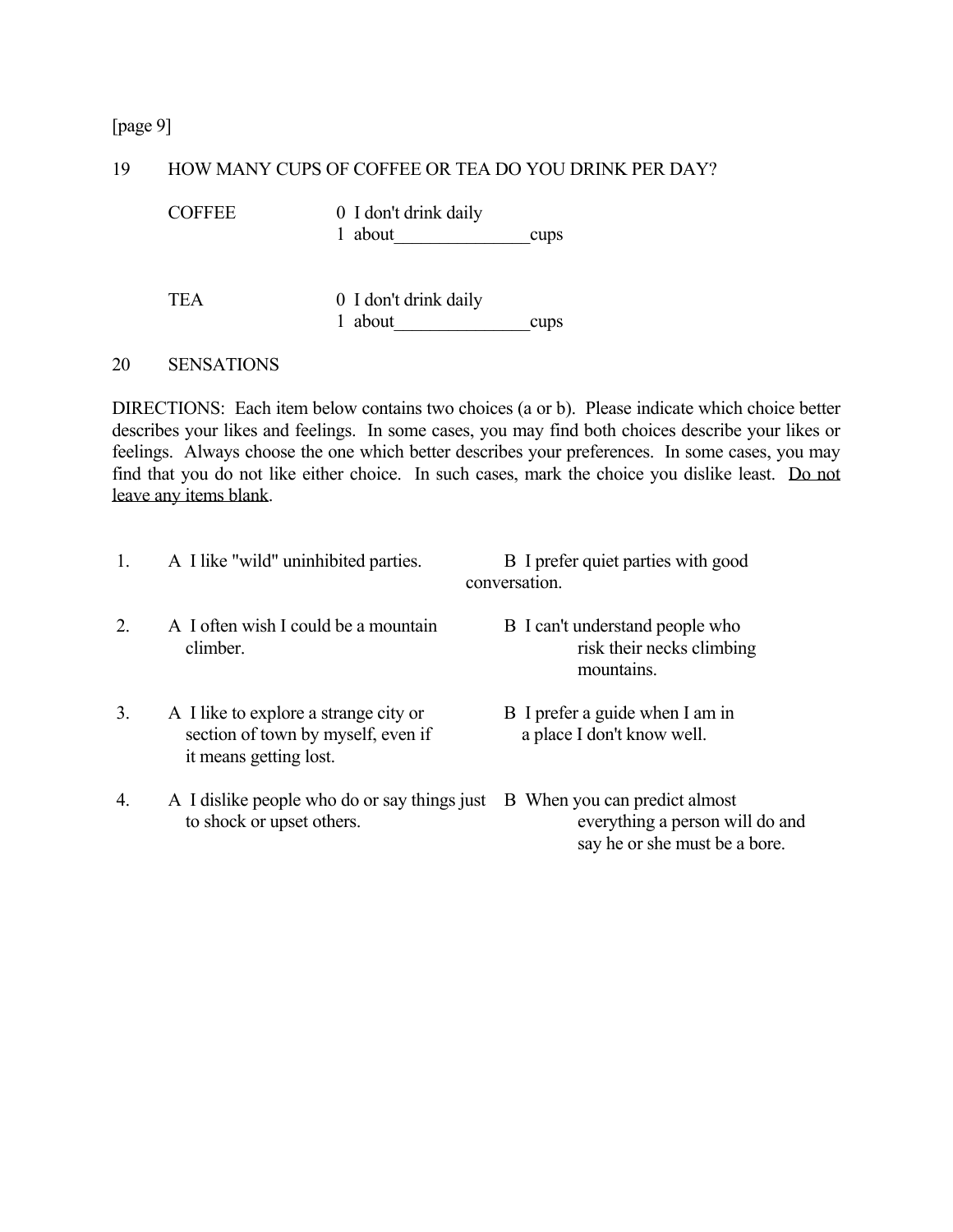#### [page 10]

- 5. A I have tried marijuana or would like to. B I would never smoke marijuana.
- 6. A I would not like to try any drug which B I would like to try some of the might produce strange and dangerous new drugs that produce effects on me. hallucinations.
- 7. A A sensible person avoids activities B I sometimes like to do things that are dangerous. that are a little frightening.
- 8. A I dislike "swingers". B I enjoy the company of real
- 9. A I like to try new foods that I have B I order the dishes with which never tasted before. I am familiar, so as to avoid
- 10. A I would like to take up the sport of B I would not like to take up the water-skiing. sport of water-skiing.
- 11. A I would like to take off on a trip with B When I go on a trip I like to no pre-planned or definite routes or plan my route and timetable timetable. **fairly carefully**.
- 12. A I prefer the "down-to-earth" kinds of B I would like to make friends people as friends. in some of the "far-out" groups
- 13. A I prefer the surface of the water to B I would like to go scuba diving. the depths.
- 14. A I would like to meet some persons who B I stay away from anyone I are homosexual (men or women). suspect of being "queer".
- 15. A I prefer friends who are excitingly B I prefer friends who are reliable unpredictable. and predictable.
- 16. A I am not interested in experience for B I like to have new and exciting its own sake. experiences and sensations even
- 17. A The essence of good art is its clarity, B I often find beauty in the symmetry of form and harmony of colors. "clashing" of colors and
- -
- - "swingers".
- disappointment and unpleasantness.
- -
	- like artists or "hippies".
- 
- -
	- - if they are a little frightening, unconventional or illegal.
	- irregular forms of modern paintings.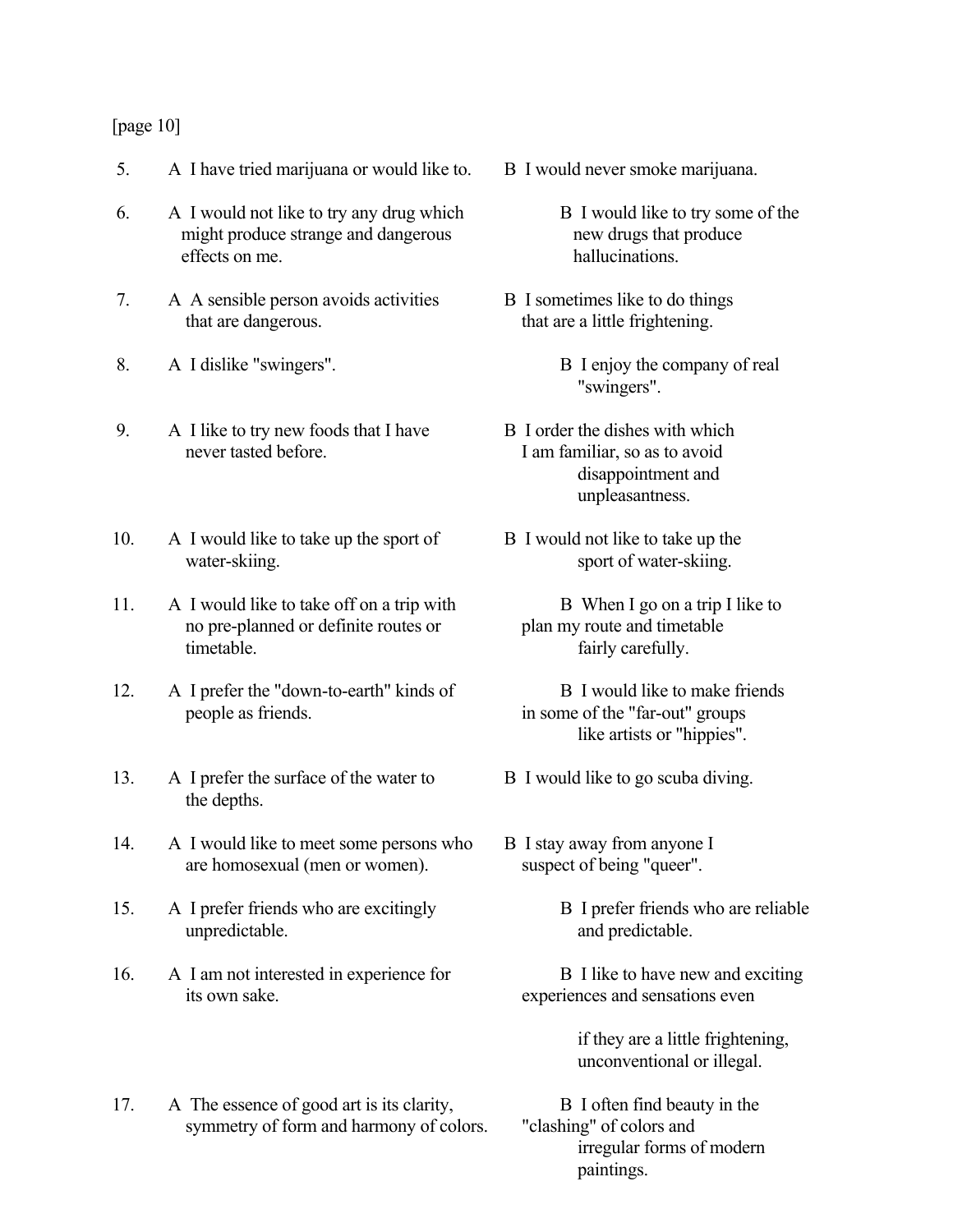#### [page 11]

- 18. A I enjoy spending time in the familiar B I get very restless if I have to surroundings of home.
- 19. A I like to dive off the high board. B I don't like the feeling I get
- 20. A I like to date members of the opposite B I like to date members of the sex who are physically exciting. opposite sex who share my
- 21. A Heavy drinking usually ruins a party B Keeping the drinks full is the because some people get loud and key to a good party. **boisterous**
- 22. A A person should have considerable B It's better if two married sexual experience before marriage. persons begin their sexual
- 23. A I like people who are sharp and witty B I dislike people who have even if they do sometimes insult their fun at the expense of others. hurting the feelings of others.
- 24. A There is altogether too much portrayal B I enjoy watching many of the of sex in movies. "sexy" scenes in movies.
- 25. A I feel best after taking a couple B Something is wrong with people of drinks. who need liquor to feel good.
- 26. A People should dress according to some B People should dress in standards of taste, neatness, and individual ways even if the style. effects are sometimes strange.
- 27. A Skiing fast down a high mountain B I think I would enjoy the slope is a good way to end up on sensations of skiing very fast
- stay around home for any length of time.
	- standing on the high board (or I don't go near it at all).
- values.
	-
	- experience with each other.
		- -
			-
		-
	- crutches. down a high mountain slope.

#### PHYSICAL EXERCISE

## 21 HOW DO YOU PERCEIVE YOUR PRESENT PHYSICAL CONDITION? IS IT

- 1 very good
- 2 rather good
- 3 satisfactory
- 4 rather poor
- 5 very poor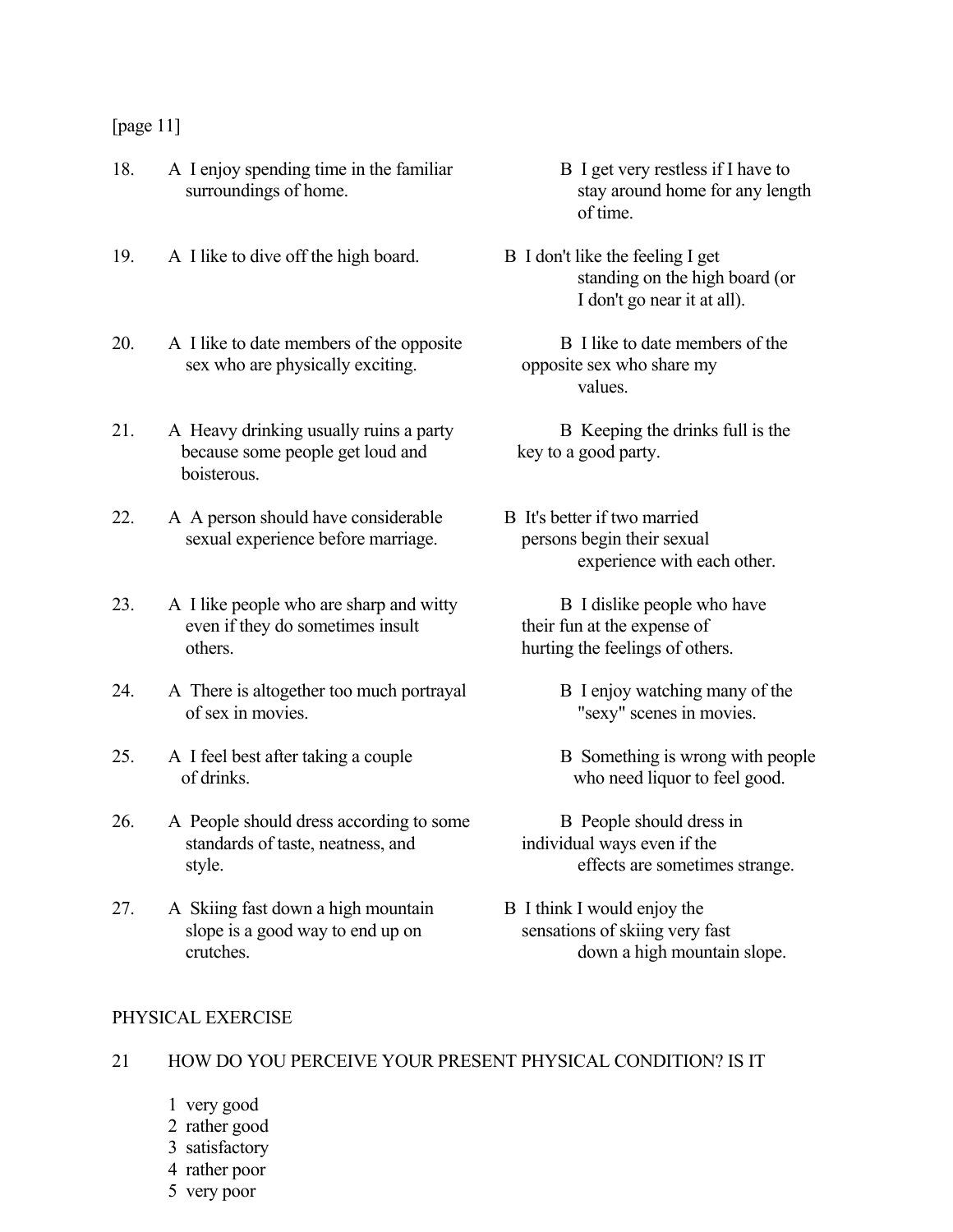[page 12]

### 22 HOW OFTEN DO YOU EXERCISE OR DO SPORTS DURING YOUR FREE TIME? (SCHOOL PHYSICAL ACTIVITIES DON'T COUNT HERE)

- 1 not at all
- 2 less than once a month
- 3 1-2 times a month
- 4 about once a week
- 5 2-3 times a week
- 6 4-5 times a week
- 7 just about every day

### EVENTS/HAPPENINGS IN THE LAST 18 MONTHS

## 23 NEXT IS A LIST OF GROUP EVENTS THAT CAN HAPPEN IN LIFE. HAVE YOU EXPERIENCED ANY OF THE FOLLOWING EVENTS IN THE LAST 18 MONTHS, IN OTHER WORDS, IN THE LAST YEAR AND A HALF?

| Occurred | Has     | Occurred |
|----------|---------|----------|
|          |         |          |
|          |         |          |
|          |         |          |
|          |         |          |
|          |         |          |
|          |         |          |
|          |         |          |
|          |         |          |
|          |         |          |
|          | Has not |          |

## 24 HAS THERE BEEN ANY SUBSTANTIAL CHANGES IN YOUR HEALTH WITHIN THE LAST 18 MONTHS? (FOR EXAMPLE, A SERIOUS ILLNESS OR AN ACCIDENT?)

1 no

2 yes, explain in more detail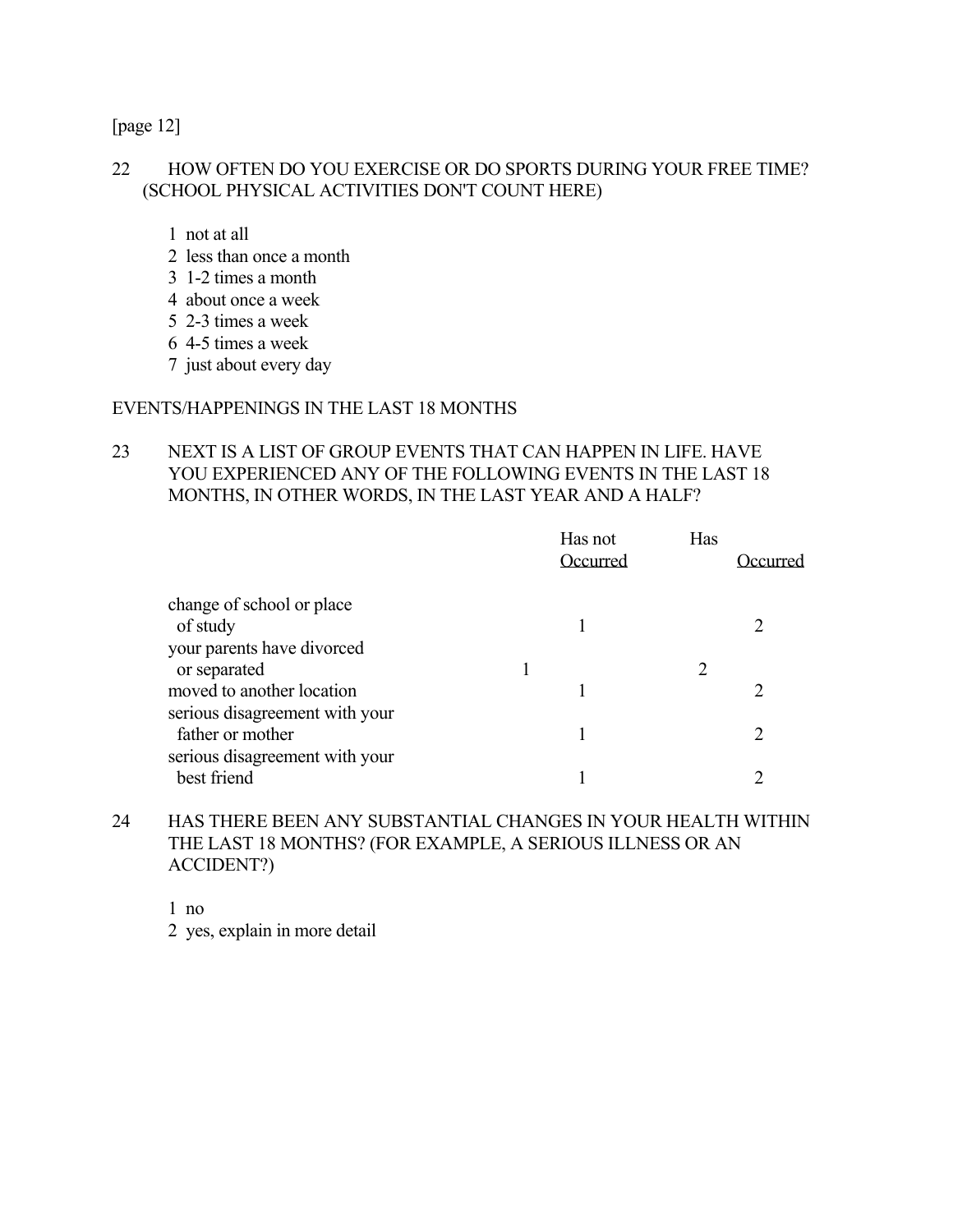[page 13]

25 Below is a list of consequences that may happen when people drink alcohol.

Please indicate how often during the past 18 months you have experienced each consequence or something similar while drinking or as a consequence of drinking alcohol.

| <b>HOW OFTEN?</b>                                                               | Never        | Rarely         | Sometimes      | Quite Often    |
|---------------------------------------------------------------------------------|--------------|----------------|----------------|----------------|
| Made someone feel ashamed<br>or embarrassed                                     | 1            | $\overline{2}$ | $\overline{3}$ | $\overline{4}$ |
| Neglected your duties                                                           | $\mathbf{1}$ | $\overline{2}$ | 3              | $\overline{4}$ |
| Family member or friends<br>have avoided you                                    | $\mathbf{1}$ | $\overline{2}$ | $\overline{3}$ | $\overline{4}$ |
| You felt you had to drink<br>more than usual to achieve<br>the same effect      | $\mathbf{1}$ | $\overline{2}$ | $\overline{3}$ | $\overline{4}$ |
| Tried to limit your alcohol<br>consumption by drinking at<br>certain times only | 1            | $\overline{2}$ | $\overline{3}$ | $\overline{4}$ |
| Felt wretched because you<br>cut down or stopped drinking<br>altogether         | $\mathbf{1}$ | $\overline{2}$ | $\overline{3}$ | $\overline{4}$ |
| Found that your character<br>had changed                                        | 1            | $\overline{2}$ | $\overline{3}$ | $\overline{4}$ |
| Felt that alcohol was a<br>problem for you                                      | 1            | $\overline{2}$ | $\overline{3}$ | $\overline{4}$ |
| Tried to cut down drinking<br>or give it up altogether                          | 1            | $\overline{2}$ | 3              | $\overline{4}$ |
| Continued drinking despite<br>a promise to yourself to<br>stop                  | $\mathbf{1}$ | $\overline{2}$ | 3              | $\overline{4}$ |
| Thought you would go mad                                                        | $\mathbf{1}$ | $\overline{2}$ | 3              | $\overline{4}$ |
| Things went badly when you<br>were drinking                                     | 1            | $\overline{2}$ | 3              | $\overline{4}$ |
| Felt physically or mentally<br>dependent on alcohol                             | $\mathbf{1}$ | $\overline{2}$ | 3              | $\overline{4}$ |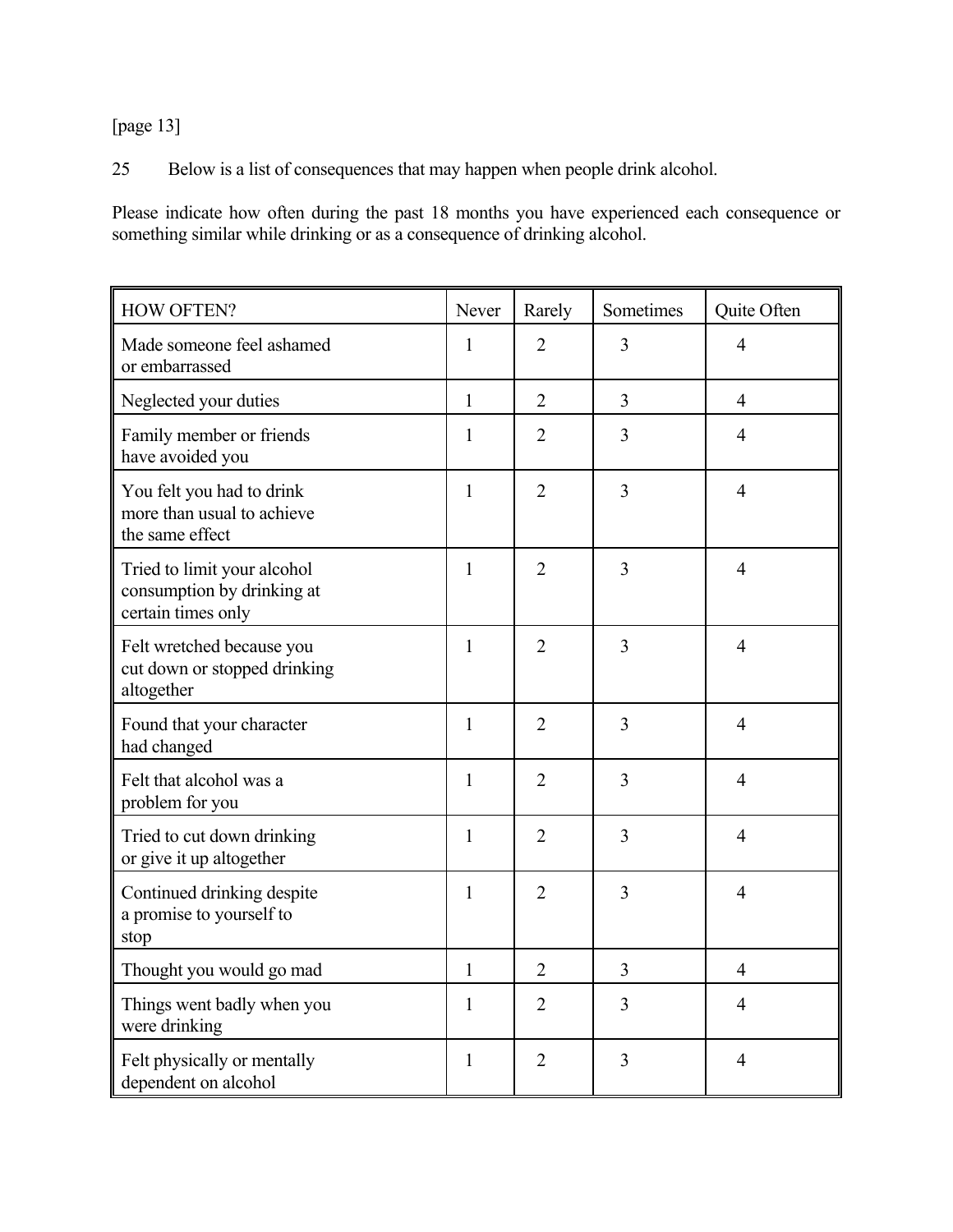# [page 14]

#### HOW MANY TIMES?

|                                                                                                | None         | $1 - 2$<br>times | $3-5$<br>times | More<br>than 5<br>times |
|------------------------------------------------------------------------------------------------|--------------|------------------|----------------|-------------------------|
| You got into a fight, behaved yourself<br>improperly or did mischief                           | 1            | $\overline{2}$   | 3              | $\overline{4}$          |
| You spent too much money on alcohol so<br>you could not afford something you<br>wanted         | 1            | $\overline{2}$   | 3              | $\overline{4}$          |
| You went to work or school when you<br>were drunk                                              | 1            | $\overline{2}$   | 3              | $\overline{4}$          |
| You cut school or did not go to work                                                           | 1            | $\overline{2}$   | 3              | $\overline{4}$          |
| You found yourself in a place without<br>remembering how you got there                         | 1            | $\overline{2}$   | 3              | $\overline{4}$          |
| You passed out or suddenly lost<br>consciousness                                               | 1            | $\overline{2}$   | 3              | $\overline{4}$          |
| You got into a fight or an argument with<br>your friend                                        | $\mathbf{1}$ | $\overline{2}$   | 3              | $\overline{4}$          |
| You got into a fight or an argument with<br>your family member                                 | 1            | $\overline{2}$   | 3              | $\overline{4}$          |
| Your friends or acquaintances encouraged<br>you to stop drinking or at least to cut it<br>down | 1            | $\overline{2}$   | 3              | $\overline{4}$          |

## 26 HAVE YOU BEEN UNEMPLOYED OR ON FORCED LEAVE WITHIN THE LAST 18 MONTHS?

1 no

2 yes, less than a month

3 yes, a month to half a year

4 yes, over a half year

## 27 IN THE LAST 18 MONTHS, HAS THERE BEEN ANY OTHER KINDS OF IMPORTANT POSITIVE OR NEGATIVE CHANGES IN YOUR LIFE?

1 no

2 yes, explain in more detail

This completes the questions. Please check your answers to make sure that you have answered the questions according to the stated directions.